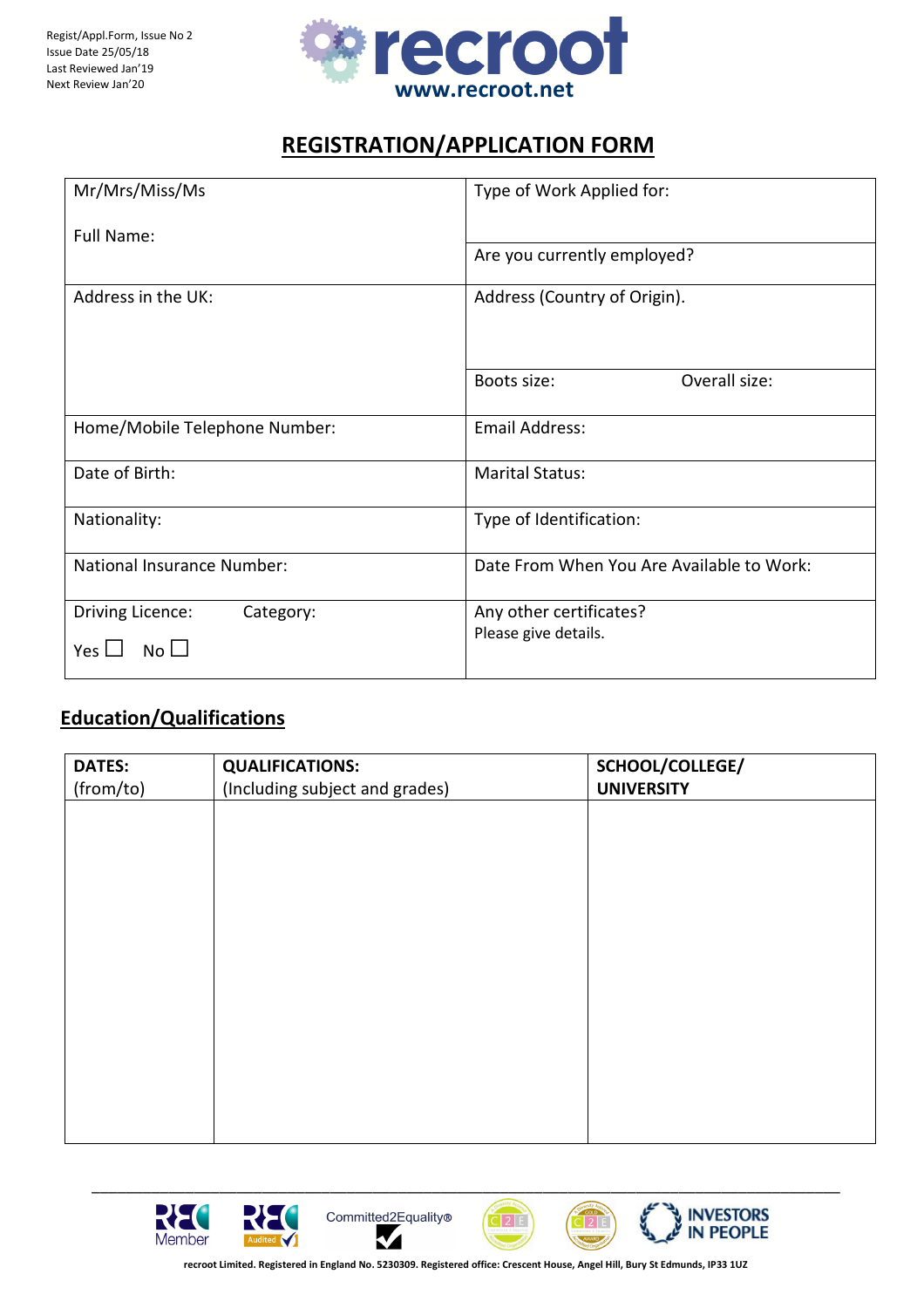

# Present/Previous Employment

Minimum employment history of 5 years must be completed before an assignment is offered. (Including into the periods of unemployment, education, maternity leave, etc.).

| Agency/Employment<br><b>Business Details if</b> | <b>Name &amp; Address</b><br>of Company or | Date<br>from: | <b>Date</b><br>to: | Job Title/Role &<br><b>Duties</b> | Salary/<br>pay rate | Reason<br>for |
|-------------------------------------------------|--------------------------------------------|---------------|--------------------|-----------------------------------|---------------------|---------------|
| working through<br><b>Agency</b>                | Hirer                                      |               |                    |                                   | per hour            | leaving       |
|                                                 |                                            |               |                    |                                   |                     |               |
|                                                 |                                            |               |                    |                                   |                     |               |
|                                                 |                                            |               |                    |                                   |                     |               |
|                                                 |                                            |               |                    |                                   |                     |               |
|                                                 |                                            |               |                    |                                   |                     |               |
|                                                 |                                            |               |                    |                                   |                     |               |
|                                                 |                                            |               |                    |                                   |                     |               |
|                                                 |                                            |               |                    |                                   |                     |               |
|                                                 |                                            |               |                    |                                   |                     |               |
|                                                 |                                            |               |                    |                                   |                     |               |
|                                                 |                                            |               |                    |                                   |                     |               |
|                                                 |                                            |               |                    |                                   |                     |               |
|                                                 |                                            |               |                    |                                   |                     |               |
|                                                 |                                            |               |                    |                                   |                     |               |
|                                                 |                                            |               |                    |                                   |                     |               |
|                                                 |                                            |               |                    |                                   |                     |               |
|                                                 |                                            |               |                    |                                   |                     |               |
|                                                 |                                            |               |                    |                                   |                     |               |
|                                                 |                                            |               |                    |                                   |                     |               |
|                                                 |                                            |               |                    |                                   |                     |               |
|                                                 |                                            |               |                    |                                   |                     |               |







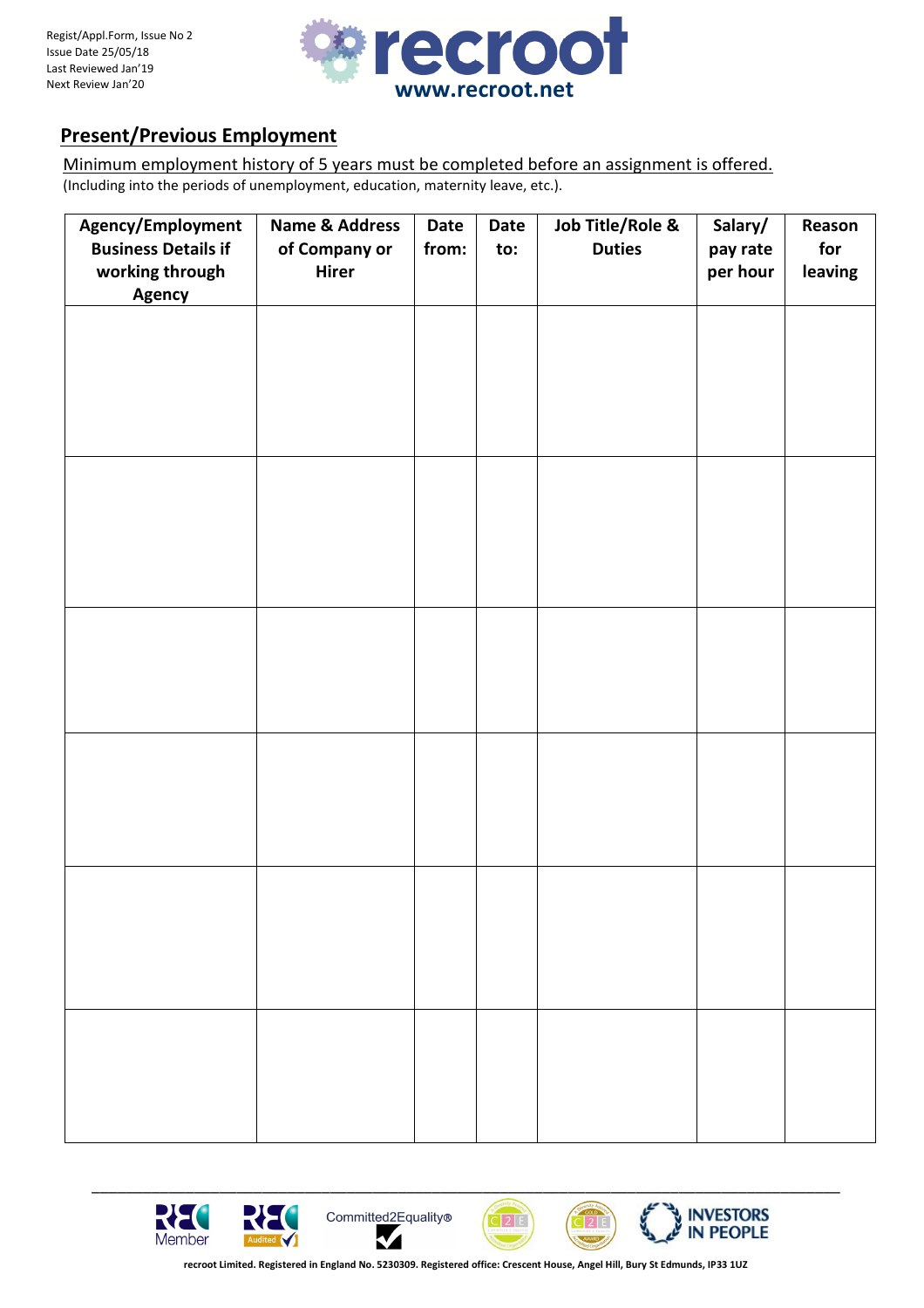

#### References

Please name two referees, one which must be your present or last employer. Please note that all job offers are subject to the company receiving satisfactory references. If you do not wish us to contact a particular referee or the contact with them may be date or time sensitive please detail in the box below.

| Name:                    |  |
|--------------------------|--|
| <b>Position:</b>         |  |
| Company:                 |  |
| <b>Address:</b>          |  |
|                          |  |
| <b>Fax Number:</b>       |  |
| <b>Telephone Number:</b> |  |
| Date when can contact    |  |
| referee from:            |  |
| .                        |  |

#### Health

| <b>Health</b>                                                                                             |            |           |  |
|-----------------------------------------------------------------------------------------------------------|------------|-----------|--|
| Are you currently receiving any medical treatment?                                                        | <b>Yes</b> | <b>No</b> |  |
| Have you any medical reasons or any disabilities which prevent you from carrying out any specific type of |            |           |  |
| work?                                                                                                     | <b>Yes</b> | <b>No</b> |  |
| If yes, please give details:                                                                              |            |           |  |

#### How many days absence from work have you had due to illness or injury in the last year?

### Criminal Record

We are asking you to complete this form in relation to job roles which are not exempt from the Rehabilitation of Offenders Act 1974. For this reason you are only required to disclose information about unspent convictions. You are not required to disclose spent convictions on this form. Additionally, you are not required to declare any information about 'protected' offences – (offences to which the filtering rules apply). If you wish to be put forward for/if any role is identified which may be suitable for you but which is exempt from the Rehabilitation of Offenders Act 1974, meaning that you are required to disclose spent convictions, we will ask you to complete an additional criminal disclosure form. You are not required complete that additional form if you do not wish to be put forward for that type of work.

| uldu iyut ul wulk.                            |            |           |  |
|-----------------------------------------------|------------|-----------|--|
| Do you have any unspent criminal convictions? | <b>Yes</b> | <b>No</b> |  |

If yes, please provide the offence dates, dates of conviction/caution, offence types and sentences below.

If you have declared any convictions you are welcome to provide us with any additional information that you think may be relevant and which will help us to determine your suitability to be put forward for roles with our clients. We will seek to put forward/supply the best possible candidates to our clients. Having a criminal conviction will not necessarily exclude you from the process. The information given will be treated in the strictest of confidence and only taken into account where, in our reasonable opinion, the offence is relevant to the post to which you are applying. Failure to declare a conviction may require us to exclude you from our register if the offence is not declared but later comes to light. If you are working in an assignment with a client at the time that we are made aware of a conviction that have not disclosed to us, we may be legally required to inform our client of that information and your assignment may be terminated.



recroot Limited. Registered in England No. 5230309. Registered office: Crescent House, Angel Hill, Bury St Edmunds, IP33 1UZ